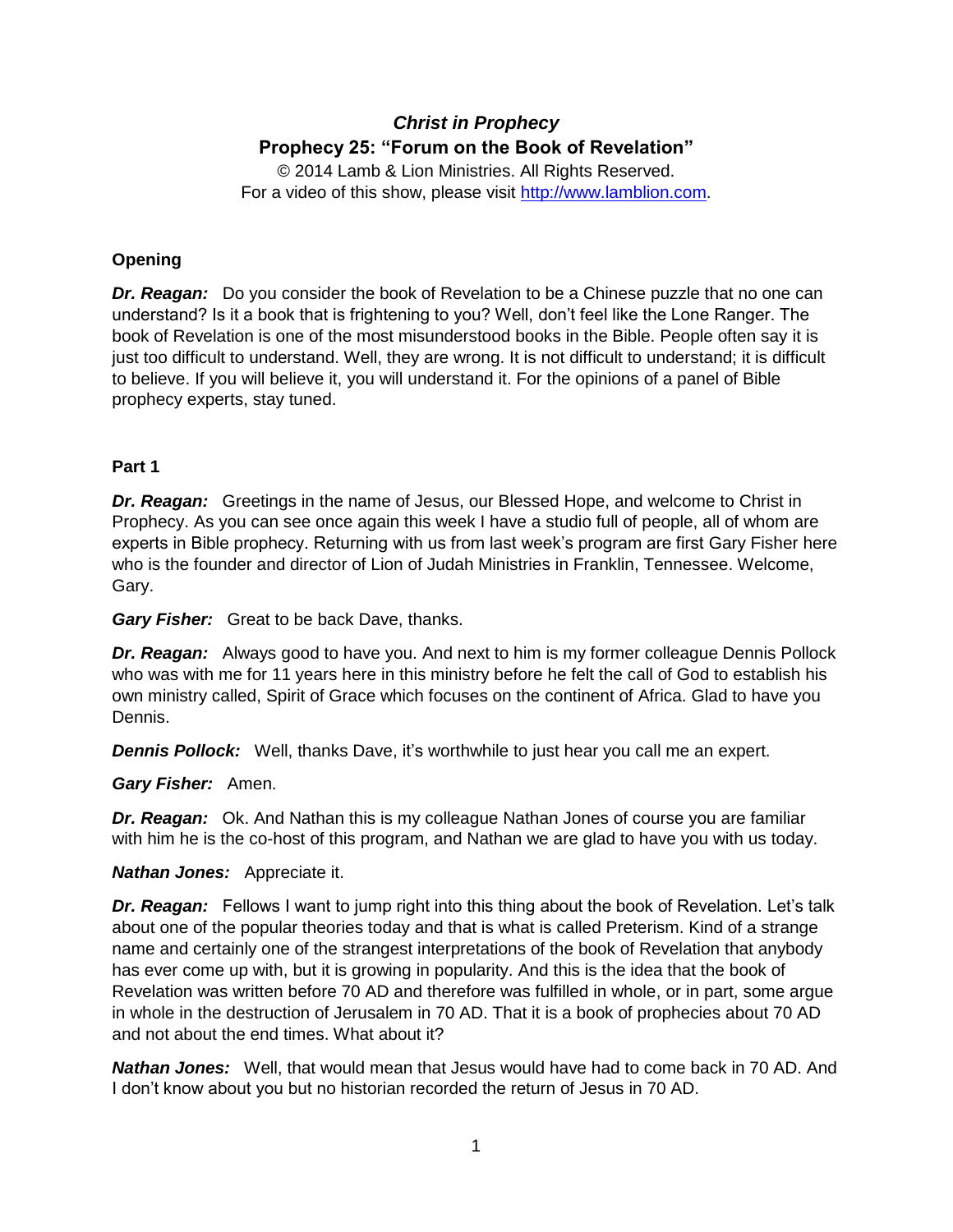*Dr. Reagan:* They argue that He came back spiritually.

*Nathan Jones:* True, but that would then mean that we are living in the Millennial Kingdom. And I don't know about you but when I read the Bible about the Millennial Kingdom it talks about the curse being partially lifted. That Jesus is ruling from Jerusalem. That Jerusalem is the capital city of the world and Israel is the main country. And that the curse is lifted, it is a time of peace and harmony. And with 38 wars going on right now I don't think this is the Millennial Kingdom.

*Dr. Reagan:* Well, and also when you talk about Him coming back spiritually you deny what the angels said to His disciples on the Mount of Olives when He ascended into heaven, "He will return as He ascended." That is bodily, that is visibly.

*Nathan Jones:* Yeah.

*Dr. Reagan:* What about it.

*Gary Fisher:* This whole argument is based on two issues, one if you are bent on the interpretation allegorically of the Bible then you can get away with saying Jesus is already returned and all the plagues and all that stuff has already occurred, but if you insist on the literal interpretation of the Bible then you cannot get away with that.

*Dr. Reagan:* In fact if you don't have literal interpretation there is no way really to ever determine whether a prophecy has been fulfilled.

*Gary Fisher:* Well, not only that but the whole Bible becomes almost meaningless with the allegorical interpretation of the Bible, it can mean anything. How do we know there was a real Jesus?

*Dr. Reagan:* Dennis, was the book of Revelation written before 70 AD?

*Dennis Pollock:* No, it was written after so that should settle it right there, but beyond that have you ever been to an event that was really built up as something great and it turned out to just fizzle.

# *Dr. Reagan:* Oh, yes.

**Dennis Pollock:** I went to one meeting that was supposed to be the latest, greatest revival meetings going on. And after it was over I was really disappointed and I thought, "Lord is the best you can do?" And when you read about the coming of Christ at the end of Revelation, riding the white horse, coming as this mighty warrior to take control of the earth. And then you find out it is this little wimpy spiritual coming that really didn't mean much of anything. It is like, is that really what is being described in Revelation? And the answer obviously no. The Tribulation is leading up to something, it's not all by itself in Revelation it is leading up to Christ coming back to rule and reign.

*Dr. Reagan:* And what hope is there about the future if you think it was all fulfilled in 70 AD? Come on.

*Dennis Pollock:* Yeah, it makes the whole thing meaningless.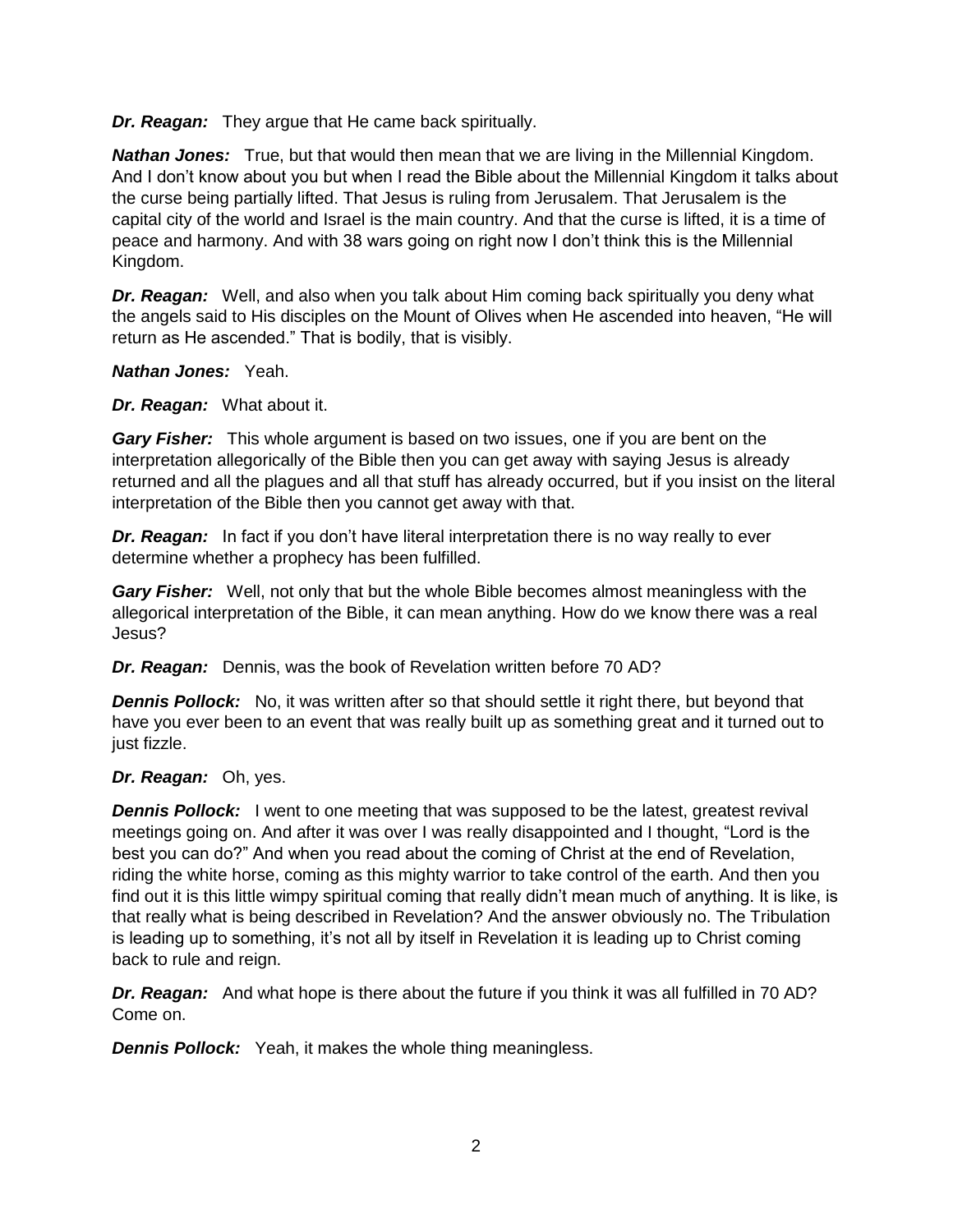*Dr. Reagan:* You know Preterist remind of that statement by Paul where he said, "I want you to avoid two fellas," and he named them because he said, "they teach that the resurrection has already occurred." Well these guys are teaching that the Second Coming has already occurred.

# *Dennis Pollock:* Yeah.

*Dr. Reagan:* I mean what hope is there? It is really a very sad kind of interpretation.

*Gary Fisher:* I am with Nathan's point, if we are living now in the Millennium we are in a big mess because if this is God's best, we have some of the highest crime rates in the world and all the other stuff that is going with that. And this is the Millennium?

*Nathan Jones:* And Satan is supposed to be reined in, he is supposed to be put into a pit during the Millennial Kingdom. Obviously he is working right now.

*Gary Fisher:* Well he's not in a pit in Tennessee. He's roaming about like a roaring lion seeking whom he may devour.

*Dr. Reagan:* Ok, let's look at another question, what do you consider to be some of the keys to interpreting and understanding the book of Revelation? Name one.

*Gary Fisher:* I just simply say believe it as it is written.

#### *Dr. Reagan:* Ok.

*Gary Fisher:* Just believe it as it is written. You don't have to understand it to believe it, just believe it as it is written.

*Dr. Reagan:* And a good example of that I think is in chapter 7 where it talks about 144,000 Jews being sealed in the end times to do a certain work for God. And one time I went through every commentary I could find, 85% of them said that was talking about the Church.

# *Gary Fisher:* Yes.

*Dr. Reagan:* I thought, "They are named by tribes," I mean what would God have to do to convince you that He is talking about 144,000 Jews. Do you have to put it up in the sky with neon lights flashing on and off? I mean come on?

*Nathan Jones:* Ok, Dr. Reagan you've got to say your favorite statement about Biblical interpretation, it is the guiding light by which this ministry interprets the Bible, and its.

*Dr. Reagan:* Well, all of the Bible, not just Bible prophecy, if the plain sense makes sense don't look for any other sense or you'll end up with nonsense.

# *Nathan Jones:* Amen.

**Dennis Pollock:** Yeah. A couple other things one is to respect the book you've got to respect it and there are a lot of Christians that don't it's like a second class book in terms of the Bible. Yeah give me some Romans there is some real meat. Let me read the Gospels, you can really get a lot. But Revelation that is for those flakes and nuts that don't have much else to do. But the reality is the same Holy Spirit that inspired Paul to write about justification by faith, the same Holy Spirit that inspired John to sit down and write, "In the beginning was the Word, and the Word was with God and the Word was God." Also gave John these revelations, these insights, these visions that make up the book of Revelation. And it is valuable, it is good for us, it's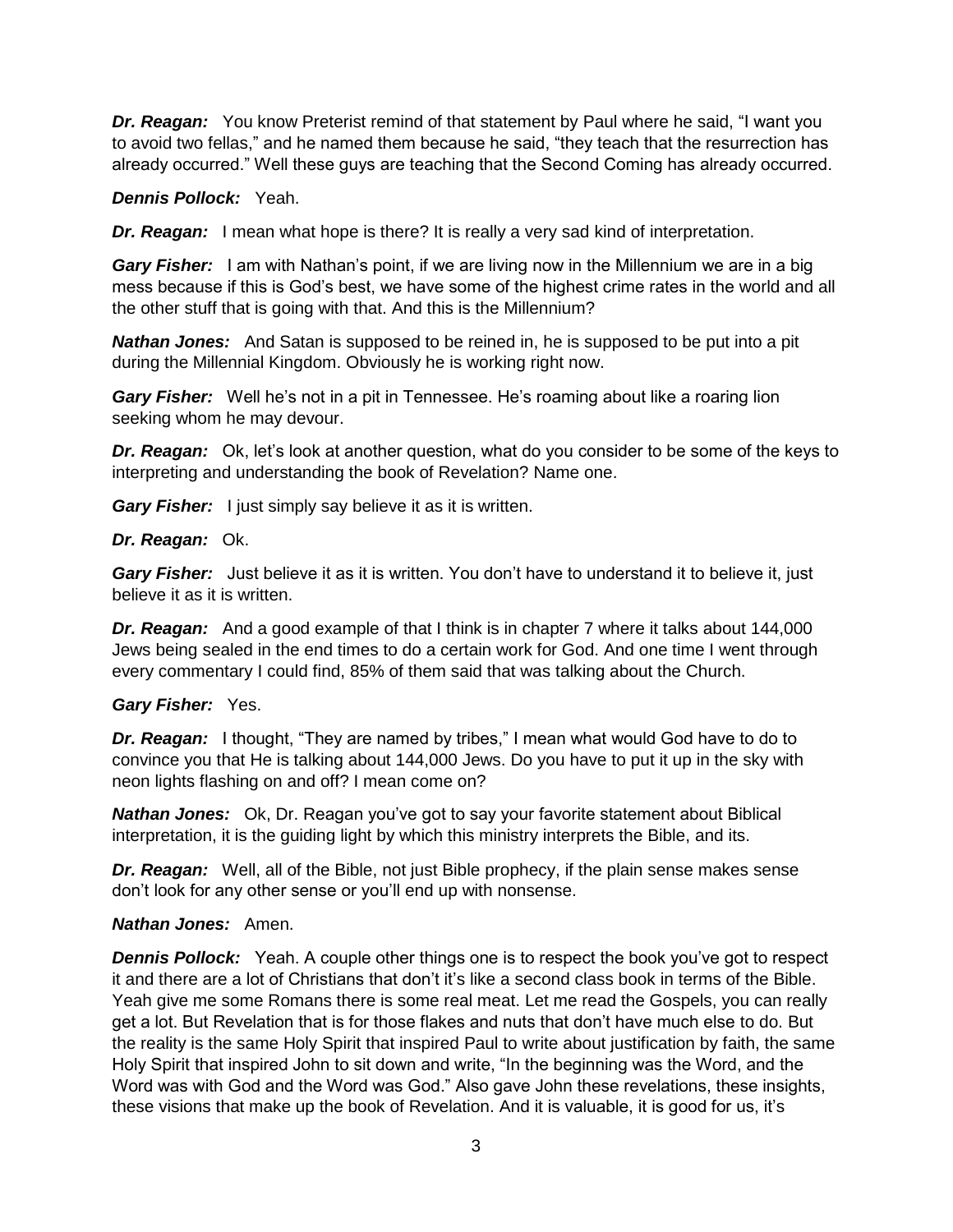healthy. So you have to respect it. I know one pastor who told me that he went through a series on Daniel for example he went through the first six chapters and then stopped because he didn't want to deal with prophecy. And a lot of people are that way about Revelation, they'll read Matthew thru Jude and when they get done with Jude, bam right back to Matthew, forget about Revelation they don't see it as very valuable.

*Dr. Reagan:* You got any other keys to interpreting this book? Understanding it?

*Nathan Jones:* Sure, I think people get to Revelation and say they well it is apocalyptical literature therefore it is just filled with symbols, it doesn't make any sense. But I find throughout Revelation wherever there is a symbol the Bible then goes ahead and explains it. Or sometimes you have to go into the Old Testament to get a definition. Like for instance when Jesus is talking about the seven stars and the seven lampstands just a few verses later He says in chapter 1 that the lampstand are the seven churches and the stars are the angels that protect those churches. So you got to let the Bible speak for itself, you have to let the Bible interpret for itself and you have to make allowances for when the Bible is poetic then accept it is poetic literature. When it is apocalyptic accept it as apocalyptic literature. You can't just say that the Bible is all narrative, or all history, you got to understand the literary devices that God uses.

*Dr. Reagan:* Ok, well folks last week we discussed with these fellows some questions concerning the Rapture and if you didn't get that program you can go to our website at lamblion.com and you can watch it online. I want to come back for a moment to a questions concerning the Rapture that relates to Revelation. And that is: Where is the Rapture in the book of Revelation?

*Gary Fisher:* Revelation 3:10 I believe is the strongest one, "Because thou has kept the word of my perseverance I will keep you from the hour of testing, that hour that is about to come upon the whole world to try them who dwell on the earth."

*Dr. Reagan:* And that was Jesus speaking to the church of Philadelphia, wasn't it?

*Gary Fisher:* Revelation 3:10.

**Dennis Pollock:** It was Philadelphia. In another place He talks about coming as a thief and we are to watch and keep our garments so that we don't walk naked. And at the end He says, "I'm coming quickly," clearly that is a charge to the Church to be ready at any time, I could come. So there are hints to it but that doesn't mean it's going to happen in the chronological order of the Tribulation.

*Dr. Reagan:* Sometimes people point to chapter 4 and they say that when John was taken up to Heaven, raptured up to Heaven that this was a type of the Rapture of the Church. Others say they don't really believe that. What do you all think about that?

*Nathan Jones:* I think the biggest example is that there is an absence of the lack of Church, I mean when you look from chapter 5-19 it's all about earth, it's all about Israel, it's all about Gentiles being destroyed, it's about the Antichrist.

*Dr. Reagan:* And the Church isn't mentioned one time.

*Nathan Jones:* Yeah, you get to chapter 19 and all of sudden the Church is in Heaven.

*Dr. Reagan:* The focus of the first 3 chapters is on the Church.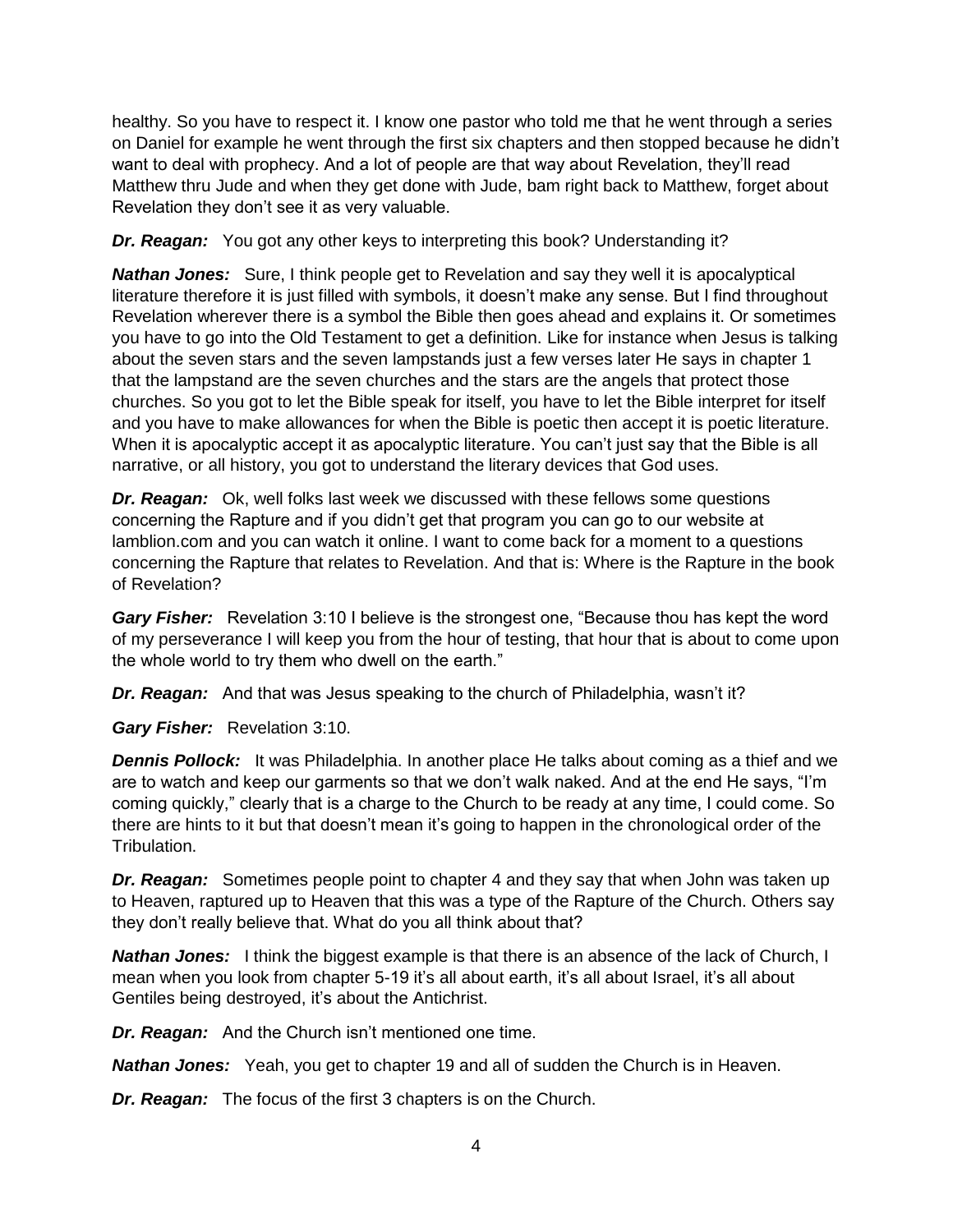*Nathan Jones:* Yeah.

*Dr. Reagan:* And suddenly no mention of the Church, it mentions Saints, well is that the Church?

**Dennis Pollock:** Well clearly there are believers throughout the Tribulation.

*Dr. Reagan:* There you go.

**Dennis Pollock:** But that doesn't mean they're are the original batch. The original batch has been snatched, you've got a new batch.

# **Part 2**

*Dr. Reagan:* Welcome back to Christ in Prophecy and our forum about the book of Revelation. Fellas, let me ask you this question is the book of Revelation in chronological order?

*Gary Fisher:* I think it is. Revelation 1:19, "Write therefore the things which you have seen, the things which are, and the things which shall take place after these things." Things which are, things which shall take place after these things.

*Dr. Reagan:* I think I would say that in general, overall it is in chronological order, but I think that in the book of Revelation there are both flashbacks, and flash forwards.

# *Gary Fisher:* Yes.

*Dennis Pollock:* My answer would be yes and no. In general yes, but there are parenthesis where you have God inserting a whole concept. You have the parenthesis in Revelation 13 where He talks about the beast and how he gets his start and who his worker is. Well the Antichrist shows up a long time before Revelation 13 but God just takes one vision. And really what we seem to be getting in Revelation are a series of visions that John had and he is writing them down, most of them are in order, but there are some where God is just saying, here's the beast and you have some other examples as well of this parenthesis where God just inserts a particular thought.

*Dr. Reagan:* Well there is almost a rhythm where the Lord will talk about these judgments that are coming upon the earth and they build and they build and the terror becomes increasing and then all of sudden it just cuts off and there is a parenthesis where He encourages the reader to look forward to the end, we are going to win in the end, the saints are going to come out victorious and then He will pick up the narrative again and start talking about another tribulation. Sometimes there is a look backwards for example in Revelation 13 he looks back to the birth of Jesus and starts talking about that.

*Dennis Pollock:* Yeah, you've got the woman and the child and the dragon and all of those things.

**Dr. Reagan:** We are used to flashbacks in modern fiction writing, what we are not used to are flash forwards because God knows what is going to happen in the future He can flash forward and talk about it. And that is where people often don't understand what is going on in the book of Revelation.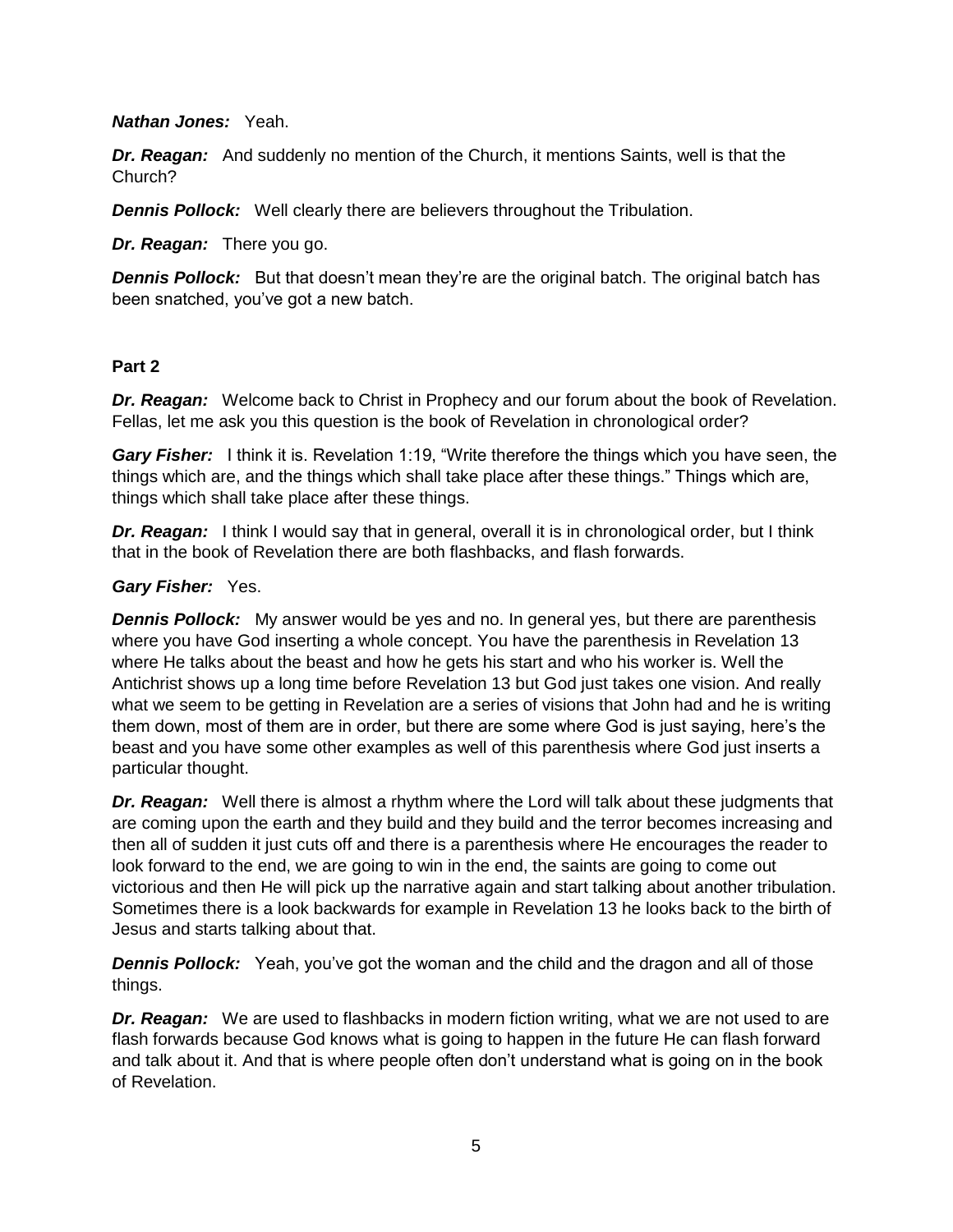*Nathan Jones:* Revelation can be terrifying, obviously we are talking about the earth population being decimated, the economy being decimated, the ecology being decimated, it's a terrifying thing. It reminds me when I was a kid and I'd see horror movies and I hated horror movies because I would be up all night for weeks, and I would run out to get popcorn periodically, you needed to take a break, and Revelation does that. You need to take a break from the drama, you need to sit down and Jesus comes in and says, oh wait, don't worry about this is how it's going to end, I'm going to win, don't worry, stick it out it's not going to be so bad. And we need those throughout Revelation.

*Dr. Reagan:* Now one of the areas in the book of Revelation where it has been the most speculation has to do with chapter 7 where it talks about 144,000 people.

*Nathan Jones:* Oh, yeah.

*Dr. Reagan:* Who are those 144,000 are they Jehovah's Witnesses?

**Nathan Jones:** I don't know it says here in Revelation 7:4, "And I heard the number of those who were sealed, 144,000 sealed from every tribe of the Israelites."

*Dr. Reagan:* Duh.

*Gary Fisher:* Amen.

*Dennis Pollock:* And of course probably almost all Jews, well not all but most Jews would not be able to tell you what tribe they are from, but God knows He has excellent record keeping in heaven. So it would be no problem at all for Him to choose from different tribes and raise up these individuals.

**Dr. Reagan:** I just don't understand why people would interpret this to mean anything other than what it says.

# *Dennis Pollock:* Yeah.

*Dr. Reagan:* It's just 144,000 Jews that He is going to give special mission to.

**Dennis Pollock:** One thing you have to remember is that God is a communicator, I mean He knows how to communicate and it would be foolish for him to write a book out so mystical, so bizarre, so highly symbolic that nobody could get anything out of it. It would be like you inviting me to come on this program and I spoke fluent Russian the entire time. I might be doing very well but it wouldn't do one thing for your audience, and it wouldn't do anything for us if God made this book so difficult that we couldn't get anything out of it.

*Gary Fisher:* There is another dynamic being mentioned here and those 144,000 from the 12 tribes of Israel can bring to mind something that God has operated in the past. What happens in the enterprise of preaching the Word of God when the Holy Spirit falls entirely on a Jewish person? Where would we be without the Apostle Paul? Or some of the other Jewish prophets. When the Holy Spirit gets involved in the Jewish person then the enterprise of reaching people goes into a hyper gear. And God has used for 2,000 years the ministry of the Apostle Paul, just one Jewish man full of the Holy Spirit. There is going to 144,000 of these guys.

*Dr. Reagan:* Well that reminds me of a conversation I had one time with Zola Levitt who has gone on to be with the Lord now but he was the leading Messianic Jew here in the United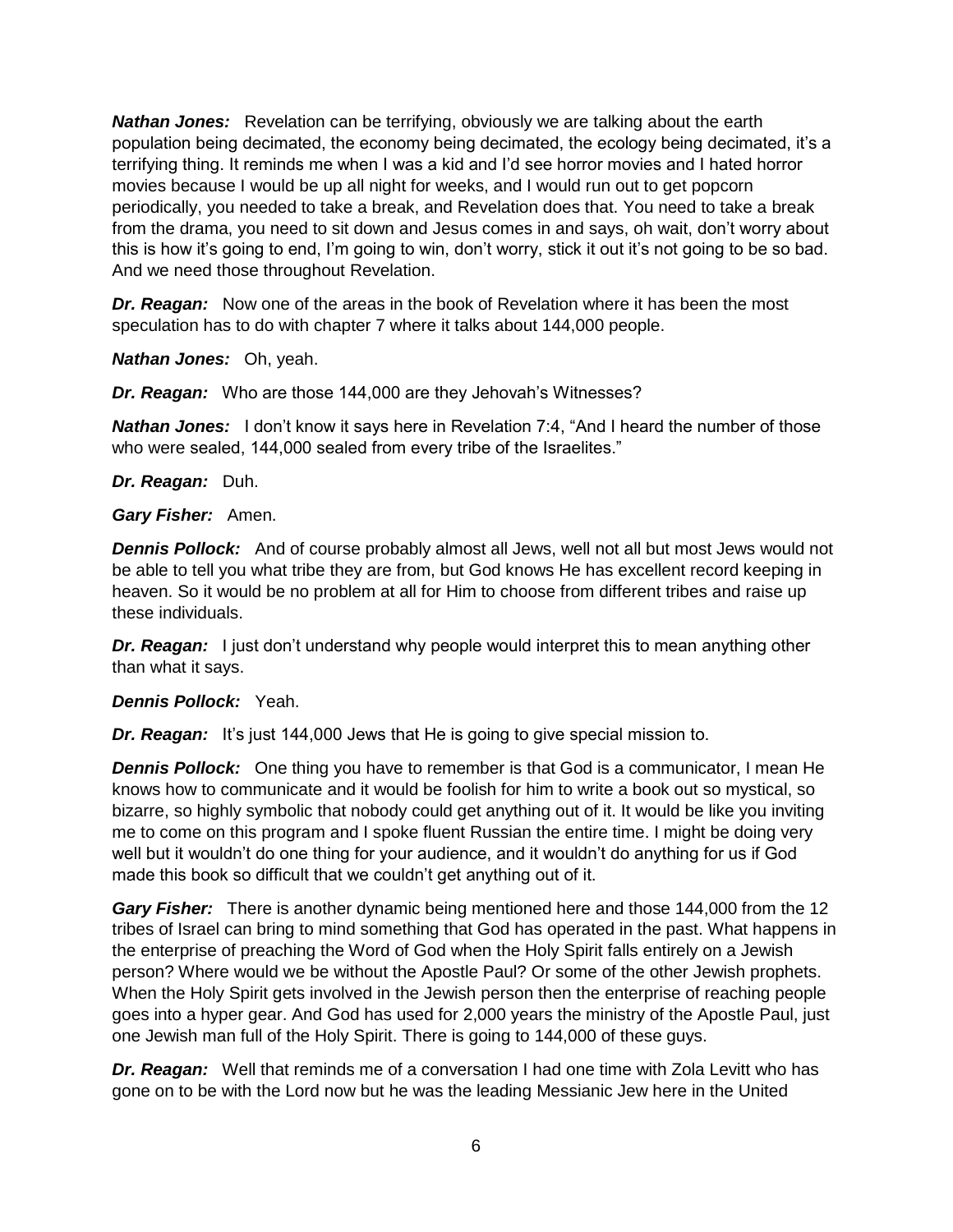States. And I called him and I said, "Do you believe the 144,000 are going to be real Jews?" And he said, "Well of course they are going to be real Jews." He said, "Why do you think God gave us the personality we have?" Well I wasn't about to touch that, so I played dumb. I said, "What do you mean." He said, "Haven't you ever met a Jew?" And I said, "Well, yeah." He said, "Haven't you ever noticed that we are real pushy?" I said, "Well, as a matter of fact, yes." He said, "We are the world's greatest salesman, he said, "can you imagine God unleashing 144,000 spirit filled Jews on the world?" He said, "We are going to convert more people in 7 years then the Church has in 2,000 years." He said, "We're going to push them up in the corner and hold them by the neck until they say, Jesus." I said, "Well I hope you're right brother." Well Revelation 11 speaks of 2 special witnesses of God who are going to be sort of the conscious of the world for the first 3 ½ years of the Tribulation, doesn't say who they are. Who do you think they are going to be?

*Nathan Jones:* Well there are a few candidates obviously. Most people say Elijah because Elijah was the forerunner of Christ, all though I think Jesus pretty much cleared up that Elijah the forerunner really was John the Baptist. It talks about possibly Moses that he might have been raptured, but we read in Joel that he did die, so he is iffy. Enoch was raptured from the earth so we have 2 guys in the Old Testament Elijah and Enoch who were both raptured. One represents Israel, Elijah, and one Enoch he was a Gentile, before there were even Jews so he could represent that. Another theory is that it is just 2 people who are alive at that time period who are gifted like the 144,000 and have a special ministry. So we don't know for sure but whoever they are their power, their abilities, it's like Old Testament prophets all over. They have the ability to shut up the rain, they can call down fire. I mean they can do everything that the false prophet can do and more so and for  $3\frac{1}{2}$  years of the Tribulation they shake the world up so when they are killed by the Antichrist the whole world rejoices over their death.

*Dr. Reagan:* Yeah, it is like a Christmas in the middle of the Tribulation, people exchange gifts they are so happy over the killing of these two guys who have been the conscious of the world during this horrible time.

*Gary Fisher:* Well, I think one of them is easily argued that it is Elijah, in the book of Malachi 4:5, "Behold, I am going to send to you Elijah the prophet before the coming of the great and terrible day of the Lord."

*Dr. Reagan:* Well, the Jews believe that too, you know when they hold the Passover meal they always have an extra chair for Elijah the prophet because they know he is going to come back in the end times.

# *Dennis Pollock:* Yes.

*Dr. Reagan:* Ok, let me ask you this question another area of great mystery is the number 666 which people are going to have on their hand or their forehead in order to buy or sell. Why 666? What is the symbolism of that?

**Dennis Pollock:** Well the one clue that is given is John describes it as the number of a man. The fact that you have 6 repeated 3 times, 3 is normally the number of God, Father-Son-Holy Spirit. Paul said that the Antichrist will show himself in the Temple of God, that he is God. So basically what you have is a man acting as God, Satan inhabiting him. Satan has always wanted really 2 things, one is power, and the other is worship. And in the Antichrist he will have it, he will have power for a very brief time over the whole world. And he will have worship and he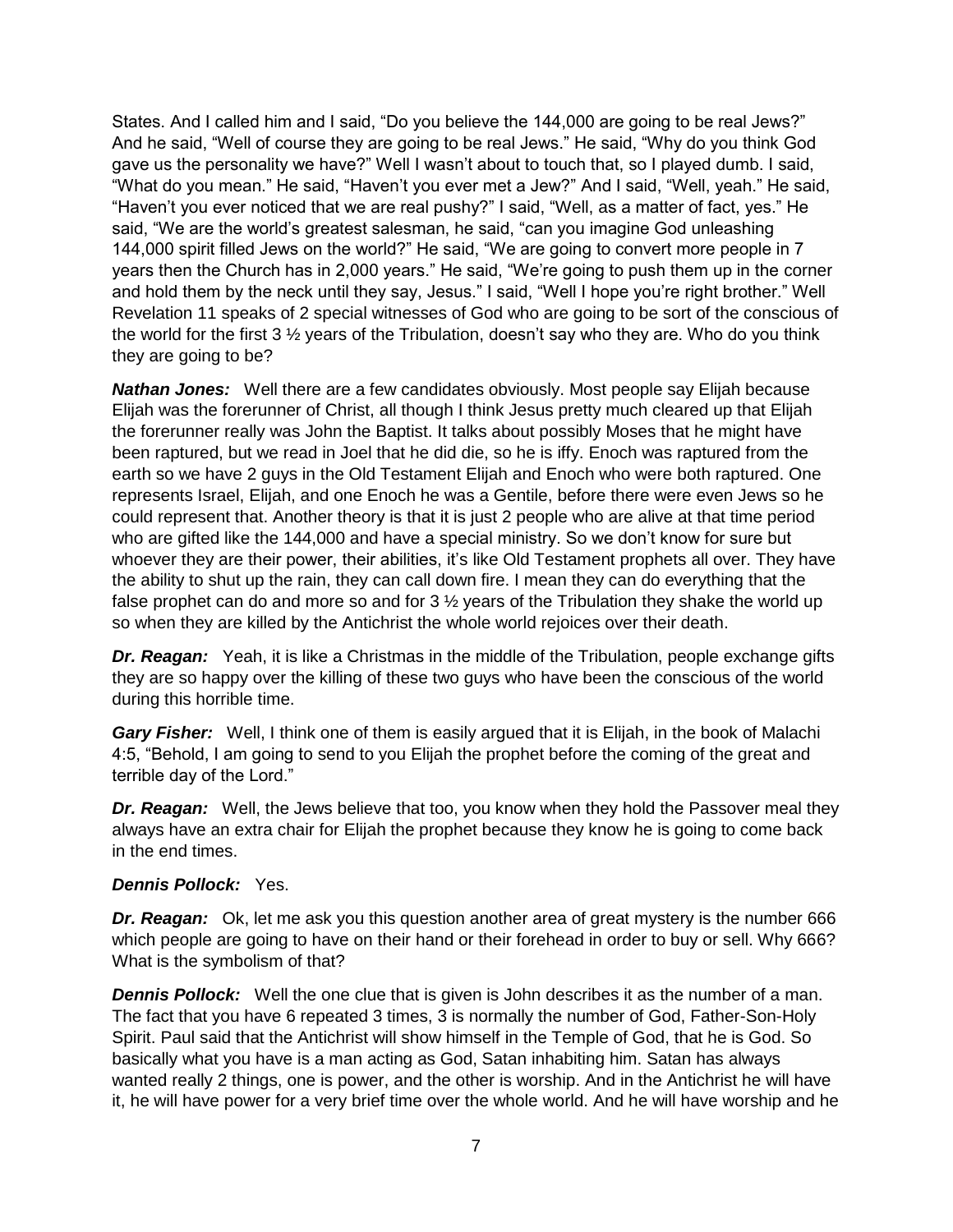will force that worship on all apart from those who put their faith in Christ will give him that worship.

*Dr. Reagan:* o the Antichrist will be a type of the Messiah.

*Dennis Pollock:* Yeah.

*Dr. Reagan:* The false prophet will be a type of the Holy Spirit.

*Dennis Pollock:* Yeah.

*Dr. Reagan:* And then you've got Satan operating who is the Devil.

*Dennis Pollock:* A counterfeit Trinity.

*Dr. Reagan:* Yeah, so you've got a satanic trinity operating and 6 is the number of man since that is the day that man was created on so 666 the ultimate.

#### **Part 3**

*Dr. Reagan:* Welcome back to Christ in Prophecy and our forum on the book of Revelation. Fellas, is there anything in the Book of Revelation that you do not understand?

**Dennis Pollock:** Well, actually I am the ultimate expert on Revelation, send all your... no, of course there are lots of stuff we don't understand. To me one of the simple things that I would love to know what it really means to reign with Christ.

#### *Dr. Reagan:* Oh, boy.

**Dennis Pollock:** A lot of times when people talk about our eternity their idea is you go to Heaven and you sing 24-7 non-stop forever. And I have to be honest Dave that sounds a little boring to me. I mean, I love worship, I enjoy worship praising the Lord, but 24-7 really? But the Bible doesn't say we'll sing forever, Revelation makes it clear we will reign forever. But just what does that mean? Who will we reign over?

*Dr. Reagan:* Yes, if you're going to reign you've got to reign over somebody.

*Dennis Pollock:* You've got to reign over someone. Will there be other worlds that will involved? There are so many questions.

*Dr. Reagan:* Gary do you understand it all?

*Gary Fisher:* No, absolutely not. And I take great comfort in that because the Bible says that we are looking through a glass darkly.

# *Dr. Reagan:* Amen.

*Gary Fisher:* I have license from the Lord not to have to understand it and I don't have to understand everything in the Bible to believe it.

*Dr. Reagan:* That's right.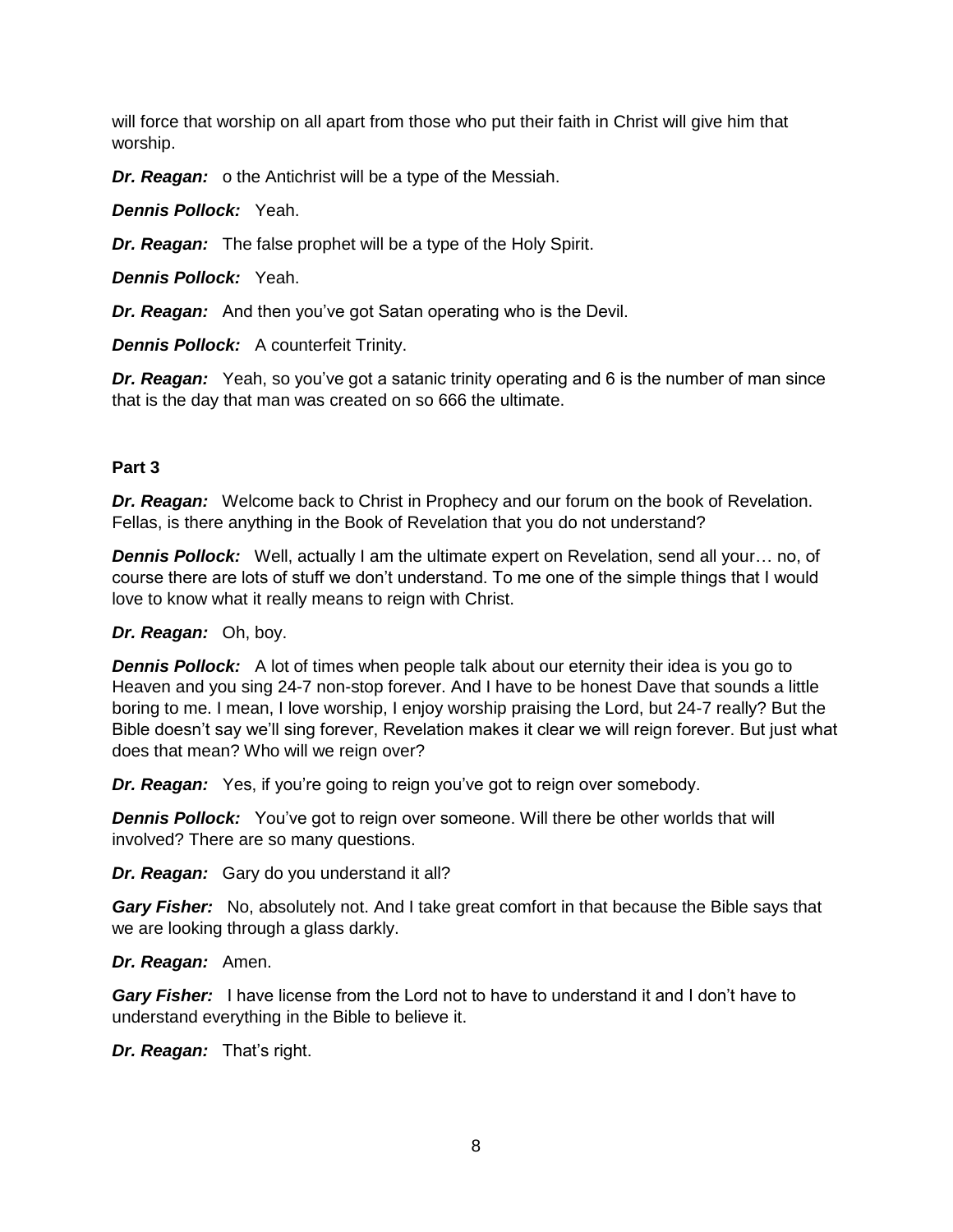*Gary Fisher:* But one of the things that fascinates me in the book of Revelation is in chapter 22 where it says the tree of life is placed there in Jerusalem. We're in the Millennium, we're at the end of the Millennium and the Tree of Life.

*Dr. Reagan:* No, that is in the eternal state.

*Gary Fisher:* Been placed there at the end of the Millennium and it says that the leaves on the trees are for the healing of the nations. Wait a minute I thought the healing of the nations has already taken place.

*Dr. Reagan:* And it speaks of nations outside the New Jerusalem on the New Eternal Earth.

*Gary Fisher:* And it talks about dogs outside and all that kind of stuff. I am fascinated by that and I can't explain it.

*Dr. Reagan:* That is my number 1 question. You know I look through a mirror darkly and I have questions and number 1 on the list is who are these nations who appear to be outside the New Jerusalem on the New Earth? I don't know who they are, but if we are going to reign over somebody we need to reign over somebody and one thing that is interesting is that at the end of the Millennium we are never told what happens to all those who accept Jesus Christ during the Millennium and whether they receive glorified bodies or what happens to them, we don't know, maybe they are put on the earth. I don't know, but that is one of the questions I've got.

# *Gary Fisher:* Amen.

*Dr. Reagan:* Dennis you've already said you understand it all. What about you Nathan?

*Nathan Jones:* Wow, you put me in there, no obviously I don't understand it all. I don't think it's meant to be understood because when we don't understand we keep on going in, we keep reading and we keep studying.

*Dr. Reagan:* Well that's right, dig in deeper, dig in more.

*Nathan Jones:* Like for instance the 6 trumpet judgments, these demonic locusts that come out in the world and they described as heads of lions, and mouths of fire, and smoke and sulfur. And I'm like say what? You know I just don't understand. Are those people we are taking about, or are they demons? And why do they look like animals? I mean there are all sorts of imagery in that the Bible gives us but not always a definition.

*Dr. Reagan:* Well one thing that I would point our viewers to is Revelation 1:3 which says, "Blessed is he who reads and those who hear the words of this prophecy and heed the things which are written in it for the time is near." That verse jumped off the page at me many years ago and I discovered this is the only book of the Bible that promises you right up front you are going to get a blessing if you read it and heed it. And what I began to do is every time I would read the book I would pray right up front, "Lord help me to understand it better than I did before." And I would come to understand it better. But I'm still reading it, still things I don't completely understand. But I get more and more understanding the longer I read, the longer I study, the more I dig because I pray for that understanding based on that verse.

*Gary Fisher:* I absolutely concur. I was fascinated by that verse years ago when I first started studying Revelation and it occurred to me one day and I heard this so many times blessed is he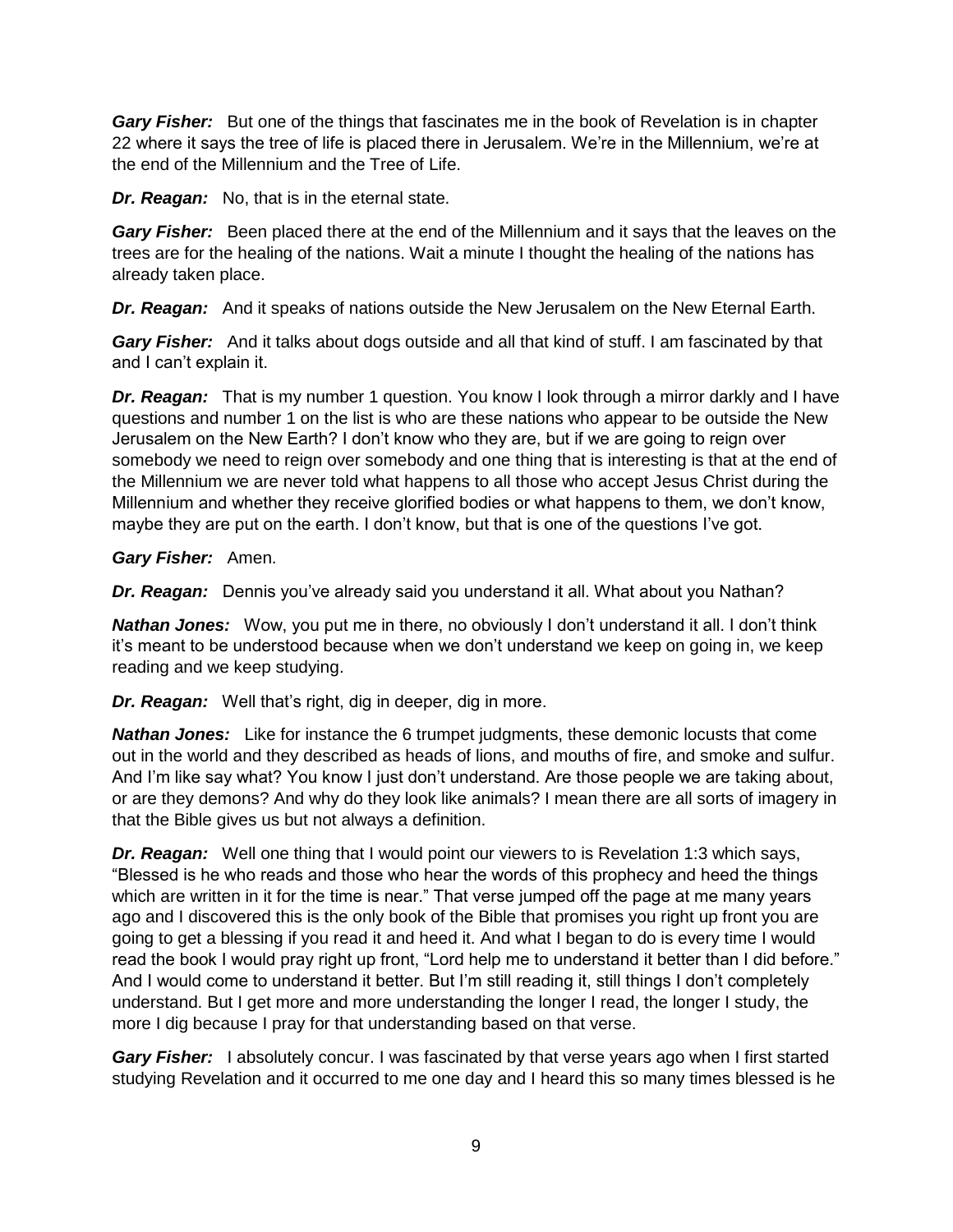who reads. And that's not what the Bible says, it says, "Blessed is he who reads and heeds the prophecy of this book." So what does that mean to heed the prophecy of that book?

*Dr. Reagan:* Let me ask you this. When you began to study the book of Revelation as a neophyte just beginning to really get into, it what was the most amazing thing that you discovered in it? What surprised you the most?

*Gary Fisher:* For me the Jewishness that is involved in it, all the quotes from the Old Testament, the Hebrew scriptures.

*Dr. Reagan:* Well it has more quotations from the Old Testament than any other book.

*Gary Fisher:* Yes, and then if you take the Jewishness out of Revelation you wouldn't have much Revelation left. There is the Lion of the Tribe of Judah that is written by a Jewish prophet named John. You've got chapter 7 with the 144,000 witnesses. You've got the Lion of the Tribe of Judah going to come and rule and reign over the whole earth. Wow.

*Dr. Reagan:* Yeah, you know that actually applies to the whole New Testament because Jewish people were told if they read the New Testament they will sin and they are told to never read the New Testament. And yet when they do read it the thing that amazes them the most it is so Jewish from beginning to end, the Gospels everything.

# *Gary Fisher:* Yes.

*Dr. Reagan:* How about you Dennis anything that surprised you?

*Dennis Pollock:* Well there have been a couple of surprises down through the years. One of them that I think very few Christians even today really get is just how evangelical the book of Revelation is. A lot of people see it as mystical, esoteric, bizarre, written for mystical, esoteric, bizarre people, and of not very practical use. And certainly not much related to the idea of receiving Christ. But you find Jesus all over the book. For example the Lamb of God that term you find it 4 times referring to Jesus outside of Revelation. You find it 28 times in the book of Revelation. You can hardly turn a page of what you are reading about the Lamb of God. You find John starting out at the very beginning saying, "To Him who loved us and washed us from our sins in His own blood." Well that is very evangelical language. You find an angel going out preaching the everlasting gospel. So it's not like some separate book away from the rest of the New Testament that doesn't emphasize Jesus, doesn't emphasize the need to be born again. It fits perfectly it's just a prophetic book, so yeah its different, but the theme is still the same it is Christ and its ultimately His reign and rule over the earth.

# *Dr. Reagan:* Nathan what about you? Anything surprising?

*Nathan Jones:* Well it wasn't in it, but what's not in it. And what's not in it is much definition, and much description about the eternal state.

# *Dr. Reagan:* Yes.

*Nathan Jones:* I'm just shocked how little we are told. I mean this life is so little and eternity is so forever.

**Dr. Reagan:** It basically says 2 things we are going to serve God forever and we'll see His face.